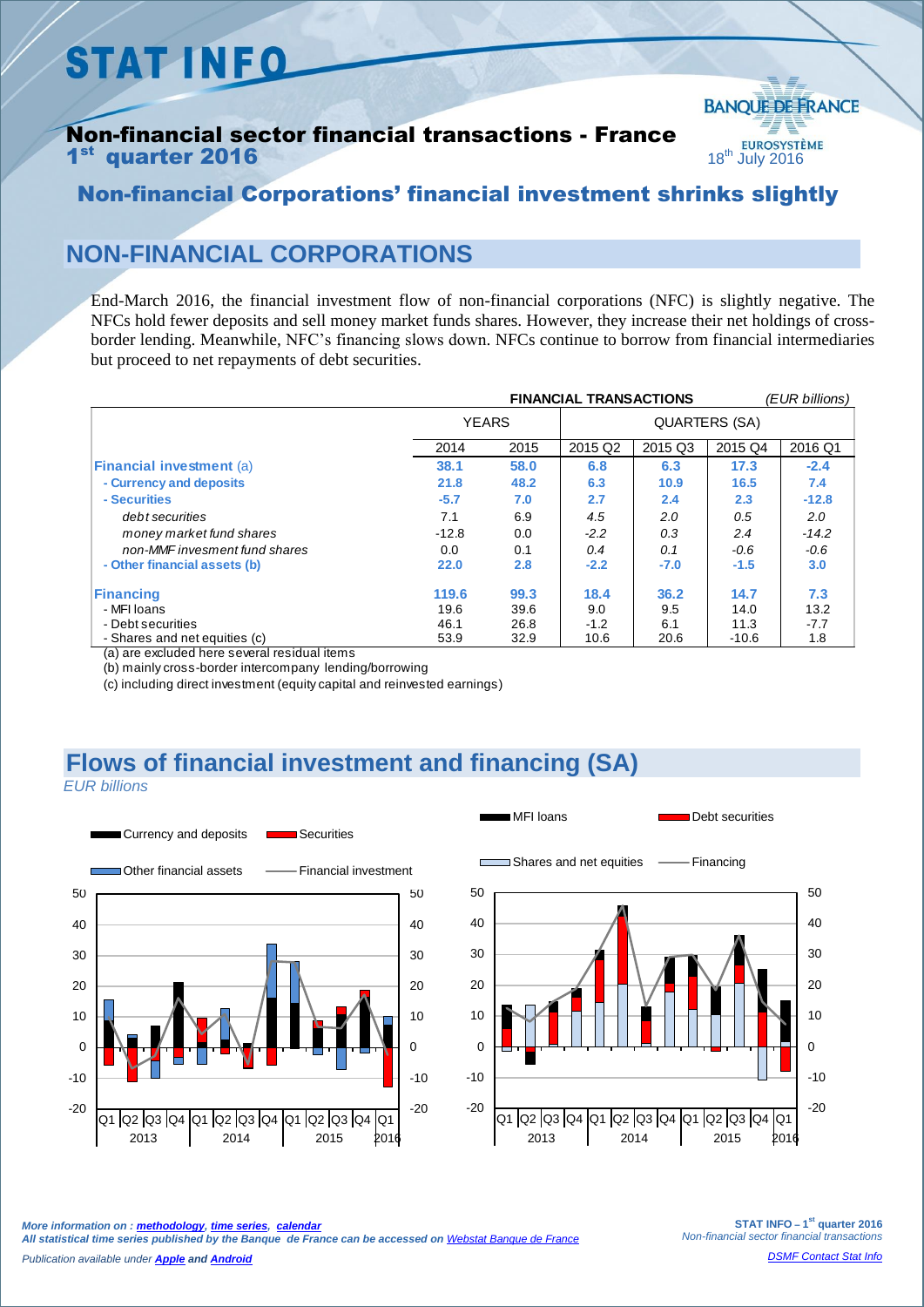# STAT INFO

### **HOUSEHOLDS**

|                                    | <b>FINANCIAL TRANSACTIONS</b> |        |                      |         | (EUR billions) |         |
|------------------------------------|-------------------------------|--------|----------------------|---------|----------------|---------|
|                                    | <b>YEARS</b>                  |        | <b>QUARTERS (SA)</b> |         |                |         |
|                                    | 2014                          | 2015   | 2015 Q2              | 2015 Q3 | 2015 Q4        | 2016 Q1 |
| <b>Financial investment (a)</b>    | 75.0                          | 103.7  | 28.5                 | 19.9    | 28.4           | 22.5    |
| - Currency and deposits            | 26.7                          | 45.3   | 9.8                  | 8.9     | 12.0           | 11.2    |
| of which transferable deposits     | 18.4                          | 35.7   | 7.8                  | 7.6     | 7.7            | 8.3     |
| passbook savings                   | $-7.3$                        | $-8.5$ | $-1.6$               | $-2.2$  | $-1.3$         | $-3.0$  |
| home saving plans                  | 16.0                          | 22.8   | 5.2                  | 5.3     | 6.0            | 5.3     |
| - Securities                       | $-1.7$                        | 9.4    | 5.7                  | $-4.0$  | 6.4            | 0.4     |
| debt securities                    | $-10.5$                       | $-3.3$ | $-2.0$               | $-1.0$  | 0.3            | $-1.7$  |
| listed shares                      | 5.5                           | 1.4    | -0.5                 | $-1.8$  | 4.7            | $-0.8$  |
| unlisted shares and other equities | 8.2                           | 8.2    | 3.2                  | $-0.2$  | 2.6            | 7.4     |
| money market fund shares           | $-4.0$                        | 2.8    | 1.1                  | $-0.1$  | 3.1            | $-1.8$  |
| non-MMF invesment fund shares      | $-0.9$                        | 0.3    | 3.9                  | $-0.9$  | $-4.3$         | $-2.7$  |
| - equity fund shares               | $-4.3$                        | $-1.6$ | $-0.2$               | $-0.2$  | $-0.4$         | $-0.5$  |
| - bond fund shares                 | $-1.5$                        | $-1.7$ | $-0.4$               | $-0.6$  | $-0.4$         | $-0.5$  |
| - employee saving fund             | 1.8                           | 0.8    | 4.0                  | $-0.9$  | $-0.7$         | $-1.1$  |
| - mixed and other fund shares      | 3.1                           | 2.8    | 0.5                  | 0.8     | $-2.8$         | $-0.6$  |
| - Life insurance contracts         | 50.0                          | 49.0   | 13.0                 | 15.0    | 10.0           | 10.9    |
| of which non-unit linked contracts | 43.4                          | 32.8   | 9.4                  | 8.8     | 7.2            | 8.0     |
| <b>Financing</b>                   | 21.7                          | 35.5   | 9.4                  | 12.3    | 9.1            | 7.5     |
| - MFI Loans                        | 21.7                          | 35.5   | 9.4                  | 12.3    | 9.1            | 7.5     |

(a) are excluded here several residual items

In the first quarter 2016, households reduce their financial investment. Households continue to favor life insurance and increase their currency and deposits assets but they also take out money from their savings accounts. The flow of securities acquisition is almost zero: households sell debt securities and mutual funds shares. Regarding their financing, the net flow of loans decreases somewhat.

#### **Flows of financial investment and financing (SA)**

*EUR billions*





2013 2014 2015 2016

*More information on [: methodology,](https://www.banque-france.fr/fileadmin/user_upload/banque_de_france/Economie_et_Statistiques/Database/Methodology/Methode-CF-base2010.pdf) [time series,](http://webstat.banque-france.fr/en) [calendar](https://www.banque-france.fr/en/economics-statistics/calendar.html)  All statistical time series published by the Banque de France can be accessed on [Webstat Banque de France](http://webstat.banque-france.fr/en/)*

**STAT INFO – 1 st quarter 2016** *Non-financial sector financial transactions [DSMF Contact Stat Info](mailto:1415-CONTACTSI-UT@banque-france.fr?subject=[statistic%20support]%20Comptes%20financiers%20des%20ANF)*

*Publication available under [Apple](https://itunes.apple.com/en/app/banquefrance/id663817914?mt=8) an[d Android](https://play.google.com/store/apps/details?id=fr.bdf.mobile&hl=en)*

2

-5

0

5

10

15

EUROSYSTÈME

**BANOUE DE FRANCE**